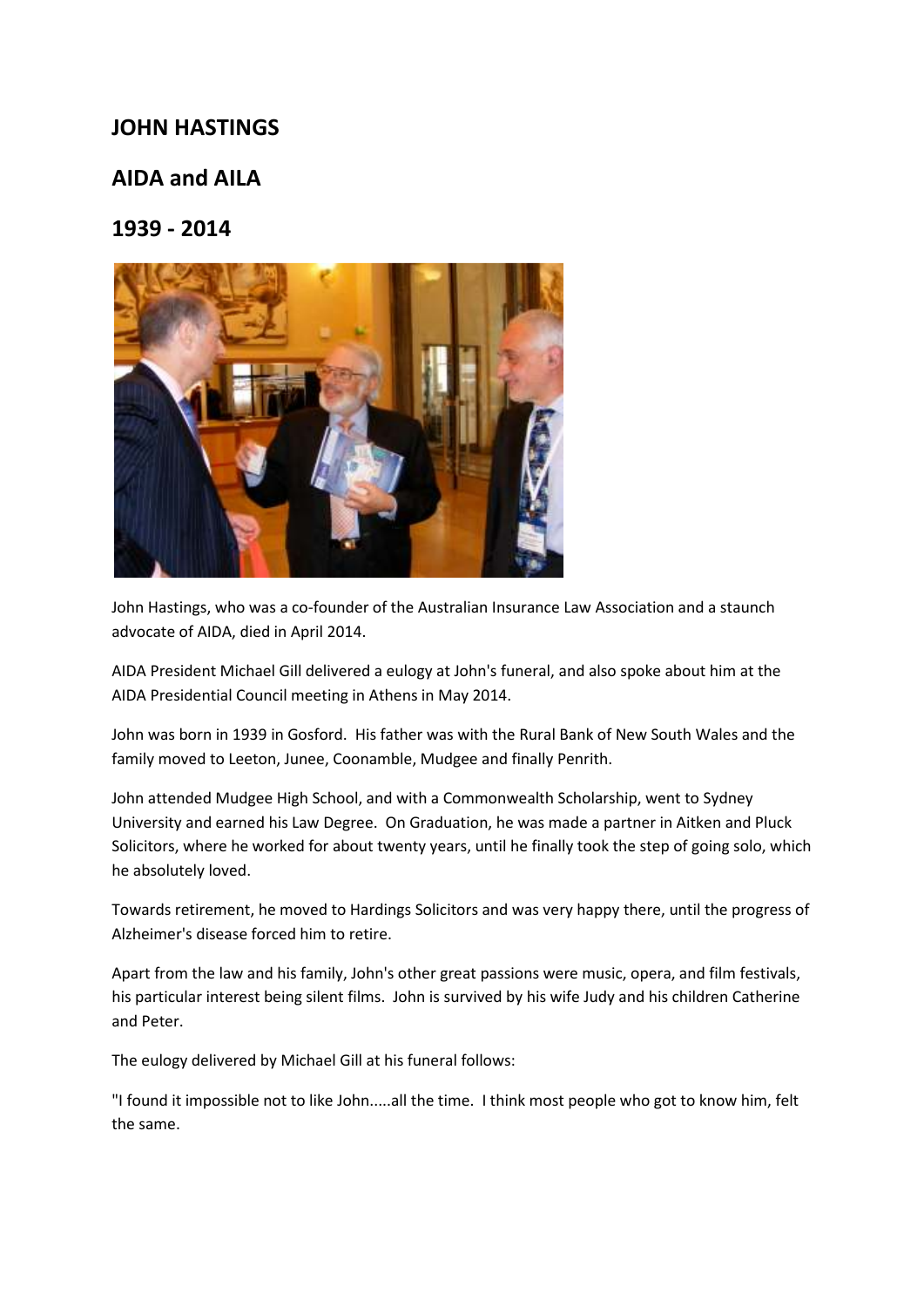Because it was so clear from the moment you met him that John was a genuine person, someone who loved others, was generous and courteous and honest. He did so many things, not for the reward but because he loved people...of all kinds.

And so today I tell you just a little of John as I knew him in the law and especially insurance law.

Now that itself is a little strange because John would be the first to tell you that he was never an insurance lawyer.

Although we practised and lived not far from each other, we met in London in May 1982 at the World Congress of AIDA, the international insurance law association. We were the only Aussies there. My excuse was I was an insurance lawyer. For John it was another tax-effective opportunity to see the world. We immediately recognised that we had at least one thing in common.

John had attended the World Congress in Madrid in 1978, following which Justice Michael Kirby asked him to help with the review of insurance law by the Australian Law Reform Commission.

In London four years later John and I were asked by the world President of AIDA to establish an Australian chapter of this august international insurance body. Having no idea at all about what we were doing, of course we agreed. I was the first President and John the Secretary. We had a membership of two.

What to do next? Well, back in Australia, lunch seemed like a good idea. We had four or six of them. Good food and wine at my old firm ......a few old friends joined in with their wisdom.....Frank Hoffmann, Syd McDonald, Chris Henri, Robert Owen, Stephen France, Margaret Roberts .......and AILA was born; the Australian Insurance Law Association.

John was in his element. Not as an insurance lawyer but as a wise counsel, generous contributor, a lover of people and an determined advocate.

I remember so many wonderful occasions. Often there was more noise in the room than wisdom.......and if the Holy Spirit was there, he was certainly wearing ear muffs.

We organised the first seminar in Sydney at which Michael Kirby spoke.

The Sydney group was growing well. John had done the first set of rules. He sorted out our accountant, auditor and taxation. On the latter, he seemed to have far better skills than the rest of us.

But what of the other states? John was keen for us to be on the move. You can recognise the theme.

The history of AILA published on its website speaks of John's role in its national expansion.

<sup>h</sup> *Victoria* 

*This branch quickly followed on the establishment in Sydney. Ron Beasley of Weigall and Crowther and Geoff Masel of Phillips Fox were encouraged by John Hastings to establish that branch.*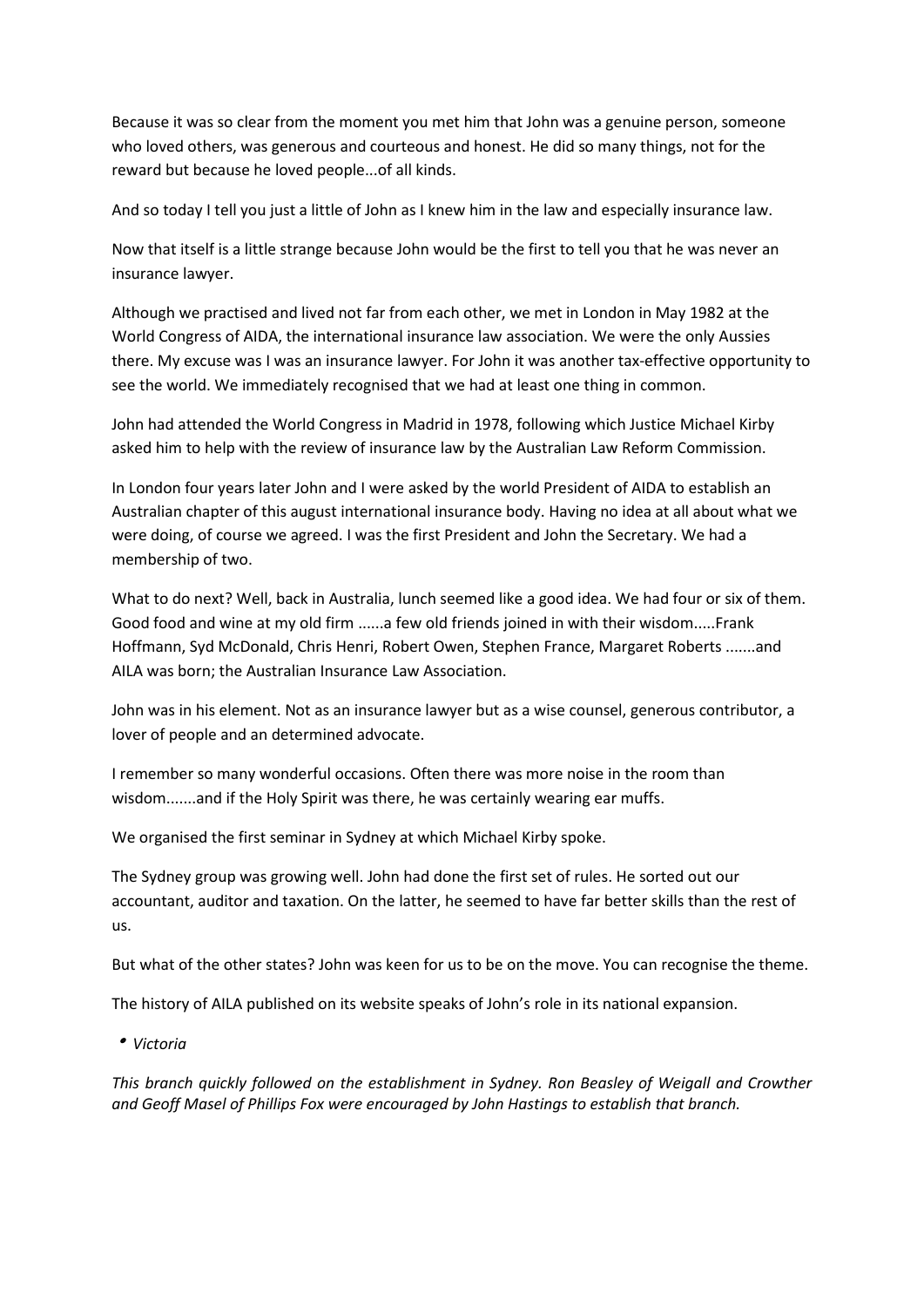<sup>h</sup> *Queensland* 

*John Hastings coordinated the formation of the Queensland branch in 1986 through local lawyer Andy Anderssen.* 

<sup>h</sup> *Western Australia* 

*This branch quickly followed on the establishment in Sydney and Melbourne. John Hastings and Michael Gill coordinated the formation of the West Australian branch through local lawyer Michael Mills.* 

South Australia was another destination for John; wine opportunities would have been no part of his intent.

I had a message from John Fountain of the South Australian branch earlier this week. I will share some of it with you.

*'This is very sad news. I was only thinking about John a few days ago. Apart from being a lovely person, he was instrumental in setting up the SA branch. I still remember clearly him coming over in 1986. ...he came over with someone else - I don't think it was Frank Hoffman (as I'm pretty sure that I'd remember if it was Frank!).'* 

But John's passport was showing signs of impatience.

We focused on New Zealand, Singapore, the Philippines and Indonesia. John was keen and active with all of them. But I think Indonesia had a special place in his heart. He made two special friends, Henri Gunanto and Amaril, who did most of the work in setting it up in 1994.

During the first joint conference with the Indonesians, we learned of their love for karaoke. They suggested a celebration dinner at a karaoke restaurant. We were confident the Australians could match them with a strong rendition of 'Danny Boy' or the like. We knew we were in trouble when the Indonesians turned up with their own sheet music. I recall that singing Danny Boy was not John's strong suit. Perhaps we should have taken them to the opera.

*Again, the history on the AILA website records* 

*'Delegates from Australia led by the ever enthusiastic John Hastings played significant roles in encouraging the formation of chapters in Singapore, Indonesia and New Zealand.'* 

The very successful AIDA World Congress in Sydney in 1994 also benefited from John's unique input and energy.

For John's work for AILA, he was one of the first recipients of Life Membership of AILA.

For his wider work in spreading the aims of the international body, I was proud to present him with the AIDA Medal in New York in 2012....AIDA's highest accolade.

And in all these roles, Judy's presence was a constant. Both forged life-long friendships all over the world. Their good natured exchanges over dinner and during John's driving live with us.